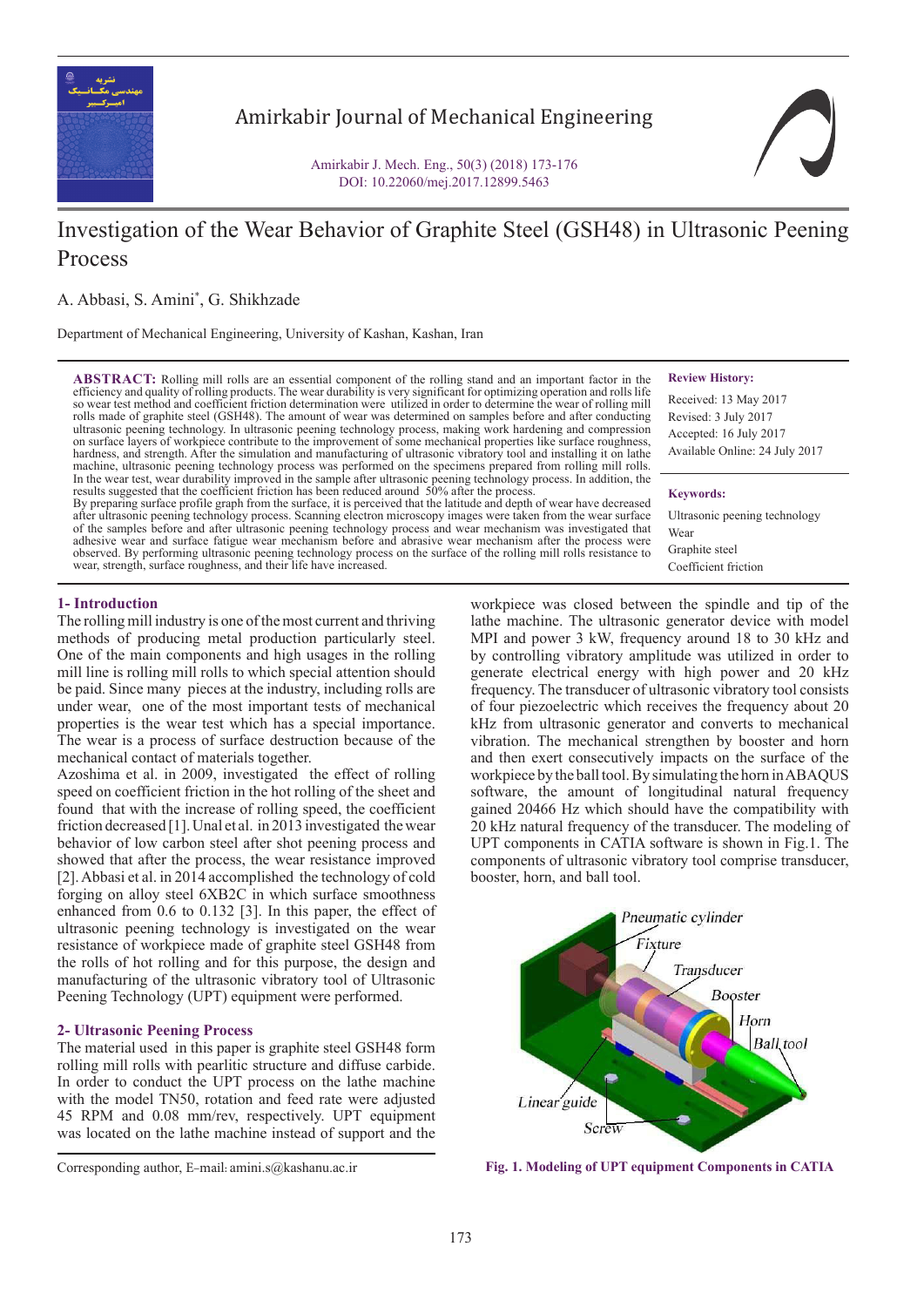Fig.2 indicates the components of the UPT equipment which is assembled on the lathe support.



**Fig. 2. Assembling of the UPT equipment on the lathe**

In this paper, UPT follows Eq.(1) in which  $P_t$  is the total force exerted on the surface of the workpiece,  $P_{st}$  is the static force and  $P_{dv}$  is a dynamic force. The dynamic force follows from *f* shows a generator frequency at time *t* and *P* which is the amplitude of the dynamic force. Altering frequency by ultrasonic generator contributes to different dynamic forces on the head of the ball tool. The static force is provided by the pneumatic cylinder and exerted to the fixture [4].

$$
P_t = P_{st} + P_{dy} = P_{st} + p \sin 2\pi ft \tag{1}
$$

common polycrystalline material depend on its grain size that<br>is harmaly in Fee (2) and (2). From the relation it is noneximal. <sup>2</sup> common poryery stamme material depend on its grain size that<br>is brought in Eqs.(2) and (3). From the relation, it is perceived increase  $[5, 6]$ . <sup>2</sup> <sup>0</sup> *kd* According to Hall-Petch relation, yield stress and hardness of *that with the decrease of grain size, yield stress and hardness* 

$$
H_y = H_0 + kd^{-1/2}
$$
 (2)

$$
\sigma_y = \sigma_0 + kd^{-1/2} \tag{3}
$$

#### **3- Wear**

*y*

### 3- 1- Wear experiment

UPT process was conducted on the frontal of the cylindrical specimen with the diagonal and length of 20 mm made of graphite steel. The thickness of the standard specimen is 5 mm for the wear device and a pin made of ball bearing steel 52100 was utilized for the tool of wear device. The adjustment was accomplished in accordance with Table 1 in the wear device with the pin method on the disc.

 The diagram of the weigh decreases in the sliding distance with 0.07 m/s speed and 4 kg weight is indicated in Fig.3. In the figure, the amount of weight decrease is reduced a lot after UPT process and as a result, the wear on the sample after the process is very little because the surface becomes hard and polished.

**Table 1. The arrangement of parameters for the wear**

|    |      | frequency (Hz) Speed $(m/s)$ Rotation (rpm) Force $(g)$ |            |
|----|------|---------------------------------------------------------|------------|
| 40 | 0.07 | 100                                                     | 1,3,6,9,12 |

#### 3- 2- Coefficient friction

Coefficient frictions are 0.5 and 0.25 before and after UPT process, respectively. The results suggest the decrease of the coefficient friction around 50 percent after the process. In UPT process, by moving the ball tool on the surface of the workpiece, the surface overhangs or tops are involved in



plastic deformation and began to move towards empty space and fill cavities, leading to the enhancement of the surface roughness and then resulting in the decrease of the coefficient friction.

## 3- 3- The xperiment of the profile of wear surface

The profile of wear surface was measured by means of the measurement device of surface roughness with model Mituoyo-SJ-210 that had -28 μm depth and 3.5 mm width before UPT process and -16 μm depth and 2.2 mm width after the process and the wear depth is less. In addition, the area under the diagram of the surface profile was gained in Arean software being -0.0541 mm<sup>2</sup> and -0.017 mm<sup>2</sup> before and after UPT process respectively that the reason after the process is less wear in the sample.

#### 3- 4- Mechanism of wear surface

By preparing Scanning Electron Microscopy (SEM) image from wear surface, the mechanism of wear was investigated. Transference and penetration of atoms into the interface levels of the involved surfaces contribute to adhesive connection and create outstanding areas on the surface. Moreover, the effect of surface fatigue has been represented on the surface in other parts and it can, therefore, be said that the mechanism of wear forms the kind of adhesive and surface fatigue. The effect of abrasive and surface fatigue of the electron microscope images from wear surface after UPT process that wears mechanism is of the abrasive type.

#### **4- Conclusions**

By conducting the experiments of wear, the profile of wear surface and electron microscope, the following results were obtained:

- The coefficient friction in the specimen are 0.5 and 0.25 before and after UPT process, respectively. The results suggest the decrease coefficient friction about 50 percent after the process.
- By preparing the surface graph from the wear surface, the amounts of areas under the diagram are -0.0541 mm<sup>2</sup> and -0.0170 mm<sup>2</sup>, respectively that the reason is the more little wear of the sample after UPT process.
- The microstructure of the surface was performed by the experiment of SEM, resulting in wear mechanism process is from the adhesive type and surface fatigue before UPT process and from the abrasive type the process that shows the increase of strength, hardness and compressive residual stress.